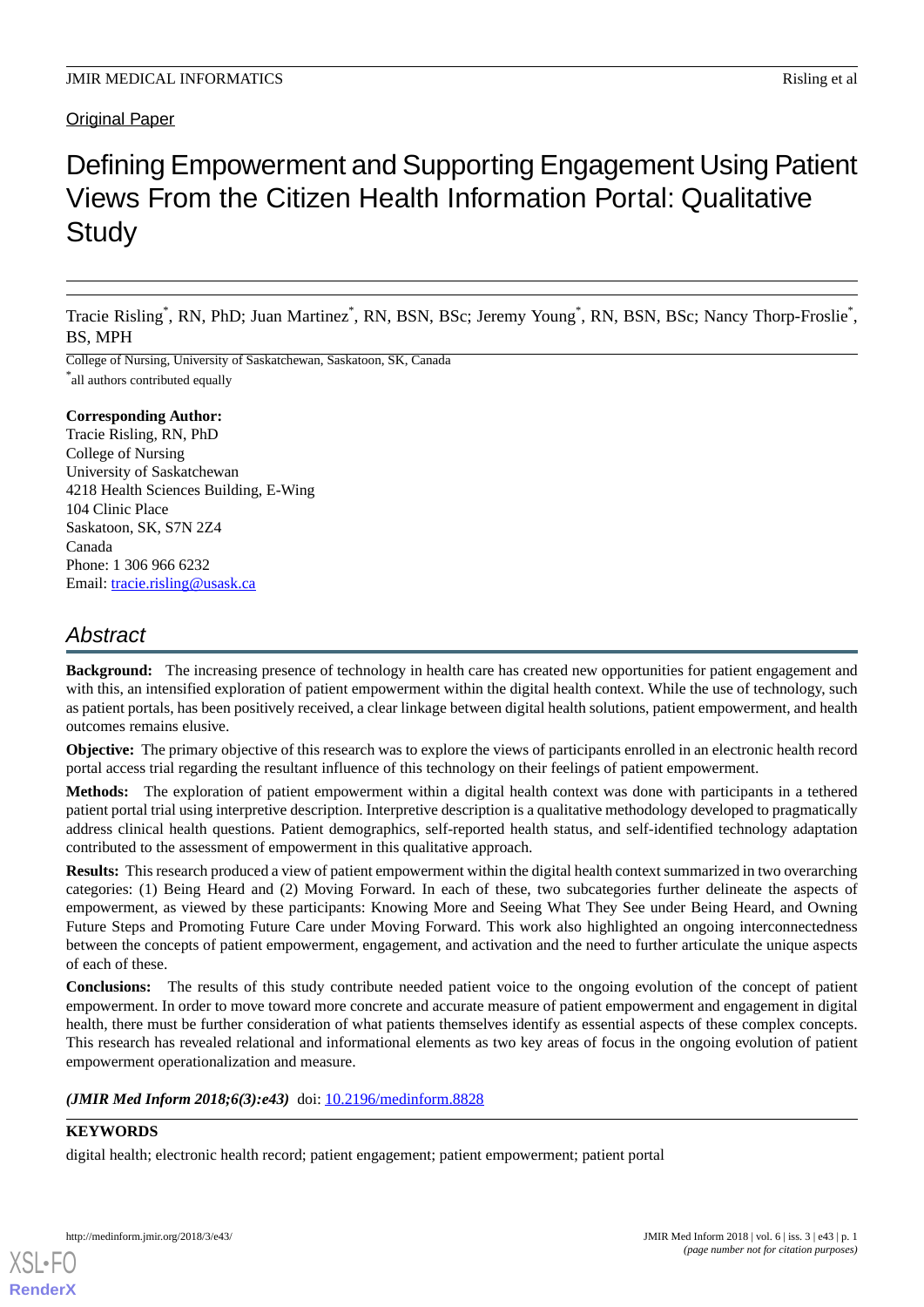# *Introduction*

Patient-centered care has long been promoted, debated, and pursued, yet substantial reform to established institutional approaches has proved challenging. The increasing presence of technology in health care delivery, coupled with consumer demand, is contributing to a remarkable shift in traditional practices and a renewed interest in patient empowerment as a means to advance this long-sought reform [\[1](#page-7-0),[2\]](#page-7-1). However, decades of debate and varied conceptual application have resulted in a lack of clarity in how to best operationalize or even consistently define patient empowerment [\[3](#page-7-2)[-6](#page-8-0)]. Despite these challenges, recent reviews on patient empowerment reveal a global interest in this concept [[2](#page-7-1)[,3](#page-7-2),[5\]](#page-7-3). The World Health Organization (WHO) European Regional Office included empowerment and patient-centered practice as key elements in its Health 2020 report [\[7\]](#page-8-1), a follow-up on previous WHO study on the effectiveness of empowerment to improve health [[8](#page-8-2)]. In this earlier work, WHO identified empowerment as an essential public health strategy and also noted a scarcity of refined evaluative measures [\[8](#page-8-2)]. Many years later, this need for a comprehensive operational definition of patient empowerment and robust measures to evaluate the concept remains  $[2,3,5]$  $[2,3,5]$  $[2,3,5]$  $[2,3,5]$  $[2,3,5]$ .

Publication on patient empowerment is increasingly present in digital health literature [\[9](#page-8-3)-[12\]](#page-8-4), with an emerging consideration that "the future of patient empowerment may lie in technological advancements and better access of patients to these technologies" [[13\]](#page-8-5). As technology is promoted as a means to advance patient empowerment [[9](#page-8-3)[,10](#page-8-6)[,14](#page-8-7),[15\]](#page-8-8), the need to address contextual considerations in applying this concept to digital health has also been raised [[12](#page-8-4)[,16](#page-8-9)]. Patient empowerment has been examined in conjunction with technological apps such as electronic personal health records [\[17](#page-8-10),[18\]](#page-8-11), patient Web portals [[19\]](#page-8-12), and electronic medical records [\[20](#page-8-13)]. Patient portals or "tethered" electronic personal health records are Web-based portals linked to electronic health records (EHRs) [\[14](#page-8-7)]. Studies on patient portals seem to have emerged as a focal point in this study, with connections made between portal use, patient empowerment, engagement, and activation and ultimately improved personal health outcomes [\[21](#page-8-14)-[24\]](#page-8-15).

Despite this promising beginning in the exploration of patient empowerment in digital health, a clear linkage among the use of digital health services, patient empowerment, and health outcomes remains elusive. Previous work has characterized the challenges of advancing a clear and comprehensive definition of patient empowerment in digital health app [\[3](#page-7-2)-[5\]](#page-7-3). Such challenges emerge from the mixed or combined use of patient empowerment with terms such as patient engagement, enablement, activation, and even patient-centeredness, although calls for the distinct use and application of each of these conceptual entities have repeatedly been made [\[5](#page-7-3),[25](#page-8-16)[,26](#page-8-17)]. A previously published scoping review, by these authors on patient empowerment measures, further highlighted the current discord in operationalizing patient empowerment [[27\]](#page-8-18). The gaps and inconsistencies in the measures of empowerment are further exacerbated by negligible contributions of patient voice [\[3](#page-7-2),[27\]](#page-8-18). As such, incorporating patient perceptions into the development of patient empowerment measures has emerged as a critical

[XSL](http://www.w3.org/Style/XSL)•FO **[RenderX](http://www.renderx.com/)** need to disentangle the interconnectedness between patient empowerment, engagement, and activation, specifically with regards to the use of patient portals in digital health [[3,](#page-7-2)[27](#page-8-18)]. The primary objective of this qualitative study was to explore the influence of the patient portal use on patient views and perceptions of empowerment. Incorporating an underrepresented qualitative narrative with the current empowerment study maximizes opportunities for patient voice to direct patient-centered care while contributing to the needed delineation of empowerment aspects associated with patient portal use.

# *Methods*

#### **Study Aim**

This study aimed to characterize participant experiences and views of empowerment related to the use of patient portals. This study was supported by a previous scoping review, by these authors, which explored current practices in the operationalization of patient empowerment in relation to the use of tethered patient portals [[27\]](#page-8-18).

#### **Recruitment, Appraisal of Health, and Technology Adaptation**

Following the approval from the Research Ethics Board of the lead author's institution, participant recruitment was conducted in collaboration with eHealth Saskatchewan, which, with the support of Canada Health Infoway, had recently deployed a limited launch of the Citizen Health Information Portal (CHIP). This tethered patient portal was provided to approximately 1000 provincial residents facilitating access to data contained in their EHR. The portal allowed patients to add medical history information and provided views of laboratory results, immunizations, prescriptions, and hospital discharge summaries, as well as an opportunity to set reminders for medications and appointments [[28\]](#page-8-19). All CHIP participants received an email invitation to participate in the study. No geographical limits were imposed during recruitment, but participants did need to be English speakers. The recruitment process resulted in a purposive sample of 26 participants for the study.

Regarding the demographic data collection, participants were asked to self-identify their current health status. The primary means of accessing Web-based information was also assessed by self-report in this group. Finally, the research team used a modified adaptation of Rogers' diffusion of innovations theory [[29\]](#page-8-20) to explore participant comfort in adopting and using new technologies. Rogers used the following 5 stages to identify how innovations are transmitted and taken up by members of a social system: (1) Innovators, these individuals are typically risk-takers and lead the way when it comes to new technologies; (2) Early Adopters, includes individuals who will be among the first to try new technologies; (3) Early Majority, represents individuals who take time to consider trying out something new before acquiring and using it; (4) Late Majority, includes the group of individuals that is somewhat cautious about trying new technologies and will tend to adopt the use of technology more slowly than the average; and (5) Questioners, representing the last group that will uptake a new technology with users that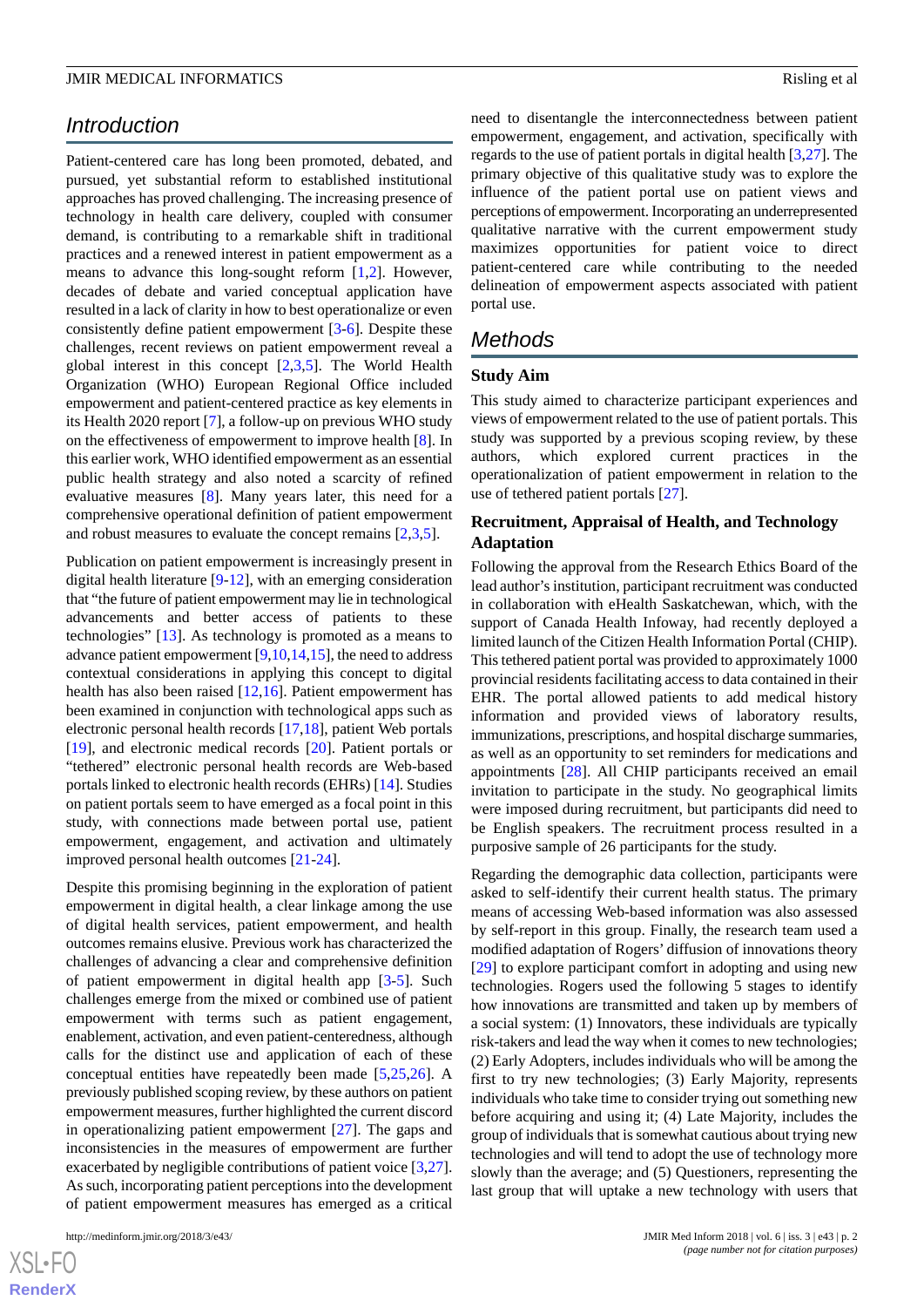typically require proof that new technology is worth investing in [\[29](#page-8-20)].

#### **Data Collection and Analysis**

Data collection was primarily achieved through semistructured interviews [\(Multimedia Appendix 1\)](#page-7-4), and members of the research team also observed and collected data during a CHIP pilot participant focus group run by eHealth Saskatchewan. Once complete, the digital data files were transcribed, deidentified, and reviewed for accuracy, in preparation for analysis.

In this study, interpretive description (ID) was used, a qualitative methodology first detailed by Thorne et al [[30\]](#page-9-0). ID was developed as a way of generating clinically relevant knowledge for health disciplines, and Thorne has since published, and recently updated, full text on this approach [[31\]](#page-9-1). Initially, a detailed line-by-line coding of the data was undertaken within the transcript documents to provide an initial sense of the scope of the data. These early coding efforts revealed a wide diversity in the topic, enhanced by the line-by-line approach. The research team returned to the transcriptions to create a more focused dataset by collating all passages related to empowerment and engagement. In addition, the study team included any mention of either, or both, of these terms in the dataset based on the established interconnection of the concepts in the previously conducted scoping review [\[27](#page-8-18)].

The dataset was prepared in a split-page word document format, and the research team returned to the coding process. Moving away from the granular line-by-line approach, the data were instead examined, as Thorne recommended, through an "exploration of commonalities and differences among and between individual experiences" [\[32](#page-9-2)], reflective memoing was used during the analysis along with regular interchanges between research team members to share emerging interpretations and code categories. The ongoing dialogue supported the exploration of outlier data and allowed the team to come to consensus on

how to integrate these findings. As the code categories began to coalesce and the interpretation emerged, the research team used the proposed descriptive categories and returned to the full transcript data set for a final review; this was done to ensure no other experiences or elements needed to be integrated into the analysis and final interpretation.

# *Results*

## **Participant Demographics**

All participants (N=26) resided in one Western Canadian province. The majority of participants were females (n=18), with fewer (n=8) male participants. Although the age of participants ranged 20-85 years, the predominant age category was 60-69 years (n=14), as shown in [Figure 1](#page-2-0).

As summarized in [Figure 2](#page-3-0), there was a diversity of self-reported health status, with the majority of participants rating their health within the well options. The way through which participants gained access to their health information on the portal varied, with most using a combination of personal computers, tablets, and mobile devices ( $n=15$ ; data not shown). [Figure 3](#page-3-1) shows the range of self-identified technology adoption among the study participants, spanning the full scope of Rogers' continuum.

#### **Interpretive Description Findings**

#### *Categories*

From the experiences shared by CHIP participants (N=26) in this qualitative exploration of empowerment and engagement, the following two overarching categories emerged: *Being Heard* and *Moving Forward*. For each of these, 2 subcategories were defined to delineate the aspects of empowerment and engagement further, as viewed by these participants: *Knowing More* and *Seeing What They See* (under *Being Heard*) and *Owning Future Steps* and *Promoting Future Care* (under *Moving Forward*). [Figure 4](#page-4-0) presents these categories, and each will be reviewed further.



<span id="page-2-0"></span>Figure 1. Participants' age ranges.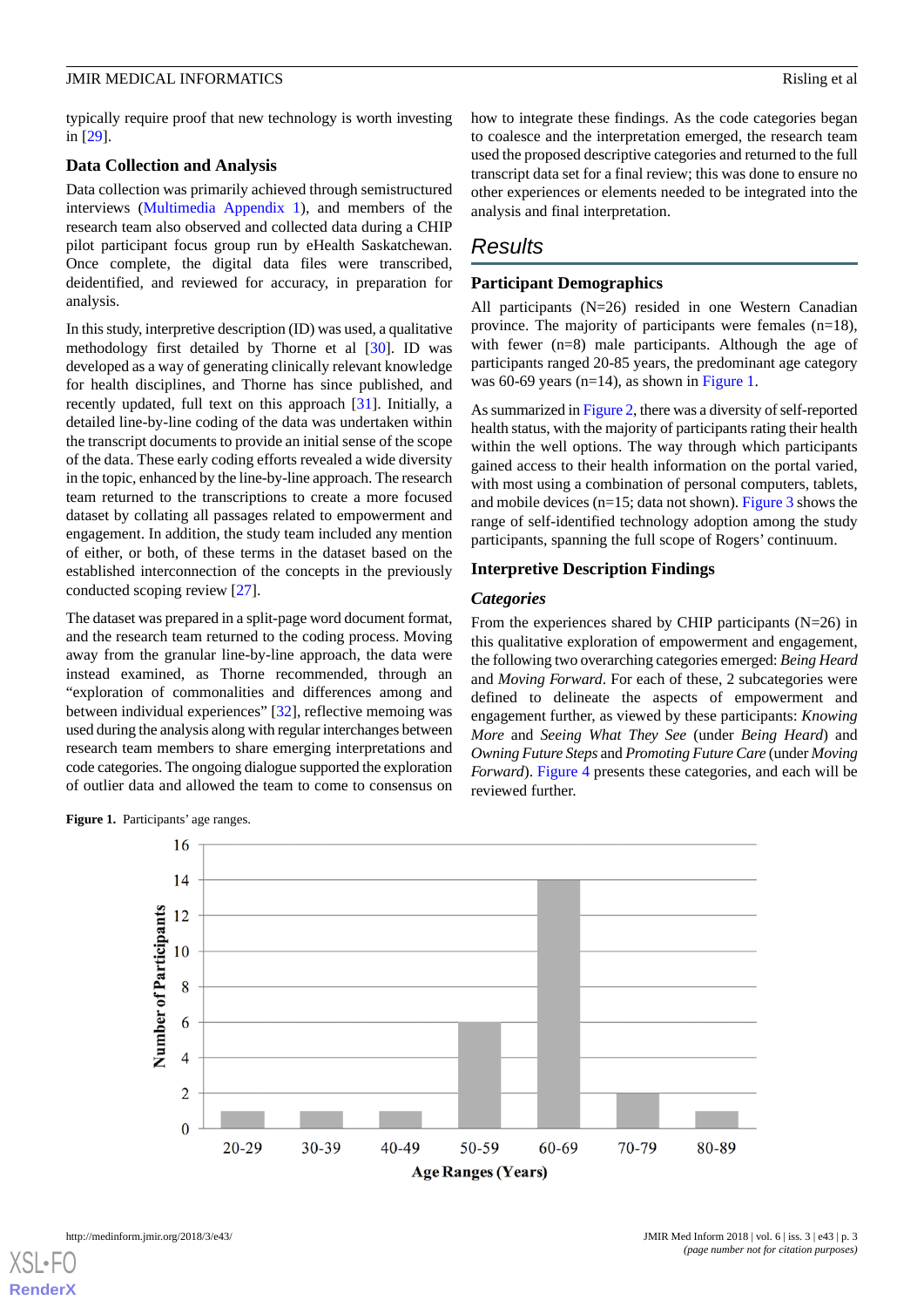<span id="page-3-0"></span>**Figure 2.** Self-identified health status of participants ranging from well to acutely ill with chronic illness(es).



<span id="page-3-1"></span>



ID is especially useful in considering the voice of the outlier or contrasting case [[31\]](#page-9-1). In this way, ID is an opportunity to operationalize a patient-centered approach in the research app. In the case of this interpretive work on empowerment and engagement in relation to the patient portal experience, the research team encountered a participant whose view of empowerment was contrary to what had been commonly expressed. These data supported the emergence of the first overarching category in this interpretation, *Being Heard*.

# *Being Heard*

[XSL](http://www.w3.org/Style/XSL)•FO **[RenderX](http://www.renderx.com/)**

Very early in the exploration of the participant transcripts, strong support emerged for empowerment, and many positive views about the concept were expressed. However, 1 participant did

not seem to share this certainty when asked about the concept of patient empowerment, he responded:

*I don't know if I like that word. It is just encouraging to see that healthcare is going in a positive direction these days, and it just tells me and it makes me feel like I do have a say in my healthcare and how it's administered to me and I want people to hear me the first time I present them with an issue, and that's something I really appreciate.*

Although the participant was unsure about the use of patient empowerment, there existed an essential element that arose from his statement about *being heard the first time* that resonated with the research team. A code category *Being Heard* was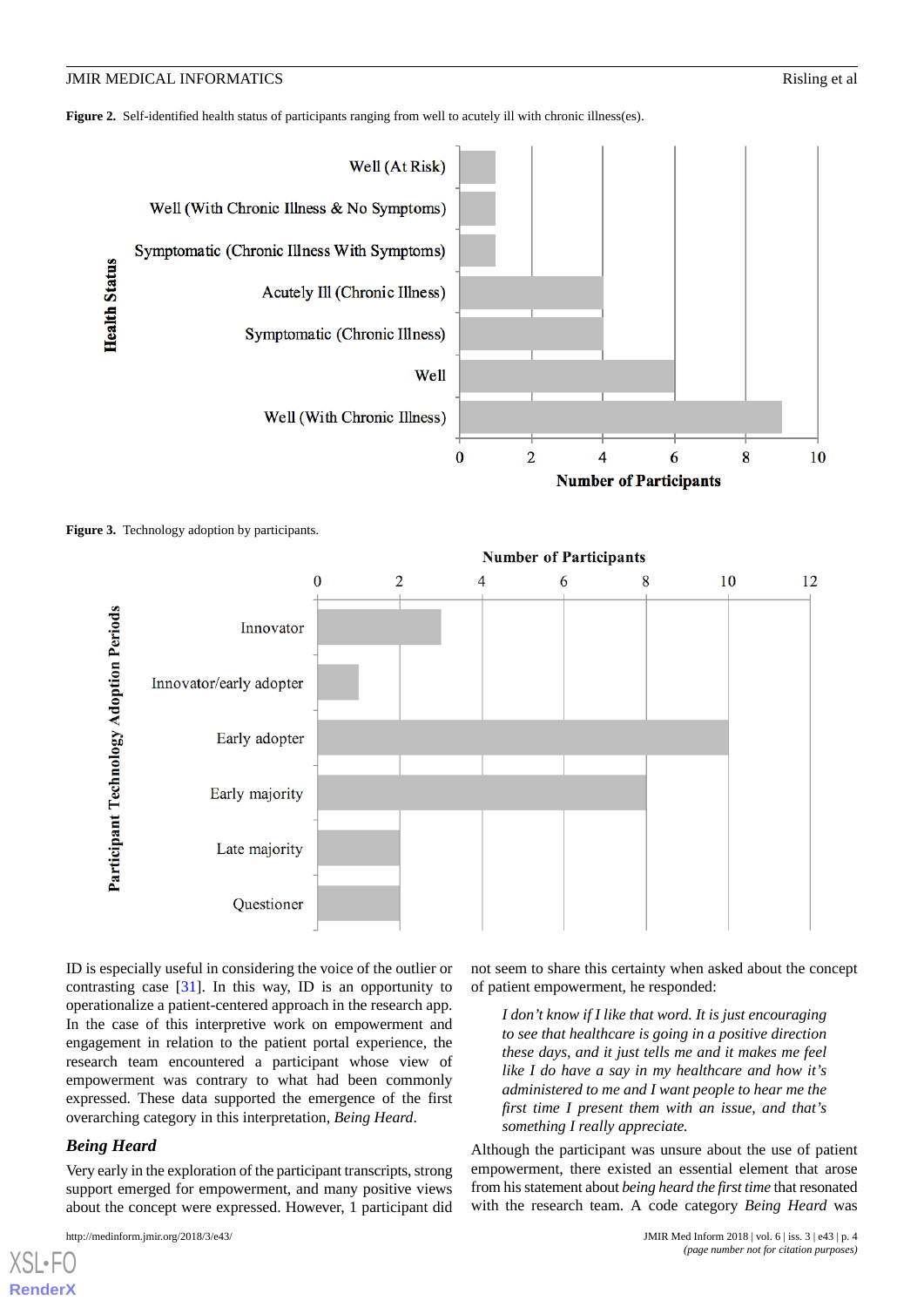proposed, and the team returned to the data using the lens of this outlier view to determine whether other participants expressed similar sentiments. From this exploration, the overarching category of *Being Heard* was established. During the interpretative analysis, this category evolved to include 2 further subcategories or themes: *Knowing More* and *Seeing What They See*. [Table 1](#page-5-0) summarizes participant quotes supporting the development of this category and the included themes.

#### **Knowing More**

Pilot participants in the CHIP project could access their EHR, and a familiar sentiment about the availability of this new source of personal data was expressed by 1 study participant: "I guess I could go back to the old adage where you hear people say information is power." In general, there was a significant response to the value of having direct access to personal health care data, especially as laboratory and medication information was updated in near real-time. This knowledge was often connected to the sense of empowerment, as demonstrated in the quoted excerpts in [Table 1](#page-5-0). Furthermore, the access to information was a foundational element of empowerment for these participants and a primary driver for their ongoing interactions with the portal. Moreover, *Knowing More* was a crucial foundation to support the pursuit of *Being Heard*.

## **Seeing What They See**

The second element of *Being Heard* was a focus on what could be seen. Moving beyond the experience of simply *Knowing More*, *Seeing What They See* reflected not only the information but also an empowered sense of shared access to timely health care data with providers themselves. This access supported a variety of patient initiatives, as detailed in a few patient excerpts highlighting this theme in [Table 1](#page-5-0). Although some mixed feelings were reported regarding having access to test results, as well as differing opinion on whether this would increase or decrease physician workload, the overall sense of equality in being provided the same type of information that their own providers received was remarkable for study participants. There were recommendations that additional information, or suggestions, from providers to support self-care or behavioral changes, based on the data available in the portal, be incorporated in future offerings.

Together, *Knowing More* and *Seeing What They See* represent the empowered view of *Being Heard*. Overwhelmingly, study participants shared views that demonstrated that they were looking for opportunities to not only be further engaged in their own health care but also feel as though they were valued and knowledgeable team members in the decision making and delivery of this care. This sense of empowerment in future direction was represented in the second category of *Moving Forward*.

# *Moving Forward*

This second overarching categorization comprised 2 subcategories or themes, *Owning Future Steps* and *Promoting Future Care*; these summarize the views of participants first in relation to their own self-care and second regarding their hopes and expectations for future technological advancements to support their ongoing involvement and engagement in their health care. [Table 1](#page-5-0) details participant quotes supporting this category and resultant themes.

## **Owning Future Steps**

Although many participants in this study reported a history of substantial involvement in directing their own health, there was a profound sense of the significance of this portal technology in cementing the role of patients in the care relationship, especially in relation to decision making and engaging in self-care behaviors, as depicted in several quotes in [Table 1](#page-5-0). Where *Being Heard* was about taking in information and feeling empowered in the patient-provider relationship, *Moving Forward,* and in particular, *Owning Future Steps*, represented the resulting action when patients worked from an empowered position. Finally, the significance of the portal access in the lives of these participants, and its influence on their views of an evolving digital health care landscape, was summed in *Promoting Future Care.*

# **Promoting Future Care**

Participants in this study provided a powerful contrasting view of a commonly held perception about the willingness of older patients to engage in technological health care solutions. *Promoting Future Care* not only highlights the desire of these participants to have continued access to the citizen portal but also for other technologies that could provide a more connected and supported health care future; details of this can be seen in the participant quotes for this theme in [Table 1](#page-5-0).

<span id="page-4-0"></span>**Figure 4.** Interpretive categories identified in the qualitative study.



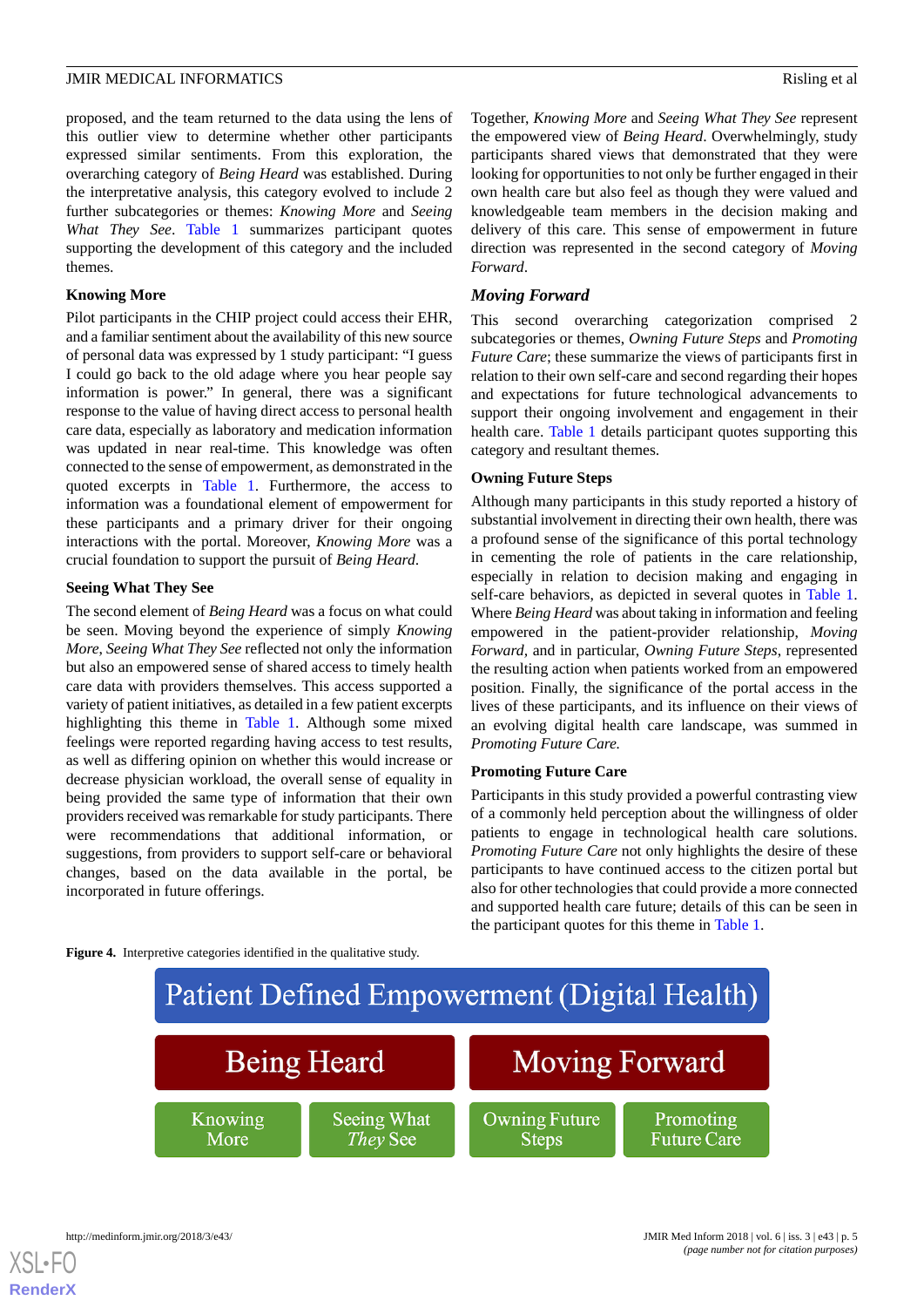<span id="page-5-0"></span>**Table 1.** Participant quotations supporting the themes in the category *Being Heard*.

| Category and theme         | Quotations                                                                                                                                                                                                                                                                                                                                                                                                                                                                                                                                                                                                                                                                                                                                                                                                                                                                                                                                                                                                                                                                                                                                                                                                                                                                                                                                                                                                                                                                                                                                                                                                                                                                                                                                                                                                                                                                                                                                                                                                                                                                                                                                                                                                                       |
|----------------------------|----------------------------------------------------------------------------------------------------------------------------------------------------------------------------------------------------------------------------------------------------------------------------------------------------------------------------------------------------------------------------------------------------------------------------------------------------------------------------------------------------------------------------------------------------------------------------------------------------------------------------------------------------------------------------------------------------------------------------------------------------------------------------------------------------------------------------------------------------------------------------------------------------------------------------------------------------------------------------------------------------------------------------------------------------------------------------------------------------------------------------------------------------------------------------------------------------------------------------------------------------------------------------------------------------------------------------------------------------------------------------------------------------------------------------------------------------------------------------------------------------------------------------------------------------------------------------------------------------------------------------------------------------------------------------------------------------------------------------------------------------------------------------------------------------------------------------------------------------------------------------------------------------------------------------------------------------------------------------------------------------------------------------------------------------------------------------------------------------------------------------------------------------------------------------------------------------------------------------------|
| <b>Being Heard</b>         |                                                                                                                                                                                                                                                                                                                                                                                                                                                                                                                                                                                                                                                                                                                                                                                                                                                                                                                                                                                                                                                                                                                                                                                                                                                                                                                                                                                                                                                                                                                                                                                                                                                                                                                                                                                                                                                                                                                                                                                                                                                                                                                                                                                                                                  |
| <b>Knowing More</b>        | "I mean when I say empower, it empowers me, I would say it just gives me the confidence to know whether I'm<br>asking the right questions or I have asked the right questions."<br>"It (the CHIP information) makes me a little bit more empowered to help make those decisions."<br>$\bullet$<br>"Empowerment, so you can understand and know what's going on."<br>$\bullet$<br>"To be empowered means to be aware of what is happening with your health."<br>"I can look up and see that information, make decisions, have less repetitive questions with my doctor and focus<br>on the things that I really need to know."<br>"It's helping me assume responsibility and to be knowledgeable and I think to just be better prepared when I go<br>$\bullet$<br>see the doctor so I can ask meaningful questions."<br>"You're not anxious about it and, you know, if you're worried about something, you have a resource now that<br>kind of tells you where to go with it or helps you determine where to go with it."<br>"I think it provides me with some peace of mind, because like I said, instead of hoping and being pretty sure it's<br>$\bullet$<br>all fine, you can look, and you can know."                                                                                                                                                                                                                                                                                                                                                                                                                                                                                                                                                                                                                                                                                                                                                                                                                                                                                                                                                                                                                        |
| Seeing What They See       | "If I can see what they are seeing maybe in a little bit in advance, then I can be better prepared when I go to my<br>$\bullet$<br>doctor's office; like have my list of questions ready."<br>"I go back and look at my numbers, try to make some changes right there. So it gives me more up-to-date information<br>$\bullet$<br>and not having to wait to get in to see the doctor if there was something that's off. If it's something that I'd try to<br>control myself like the blood sugar levels or $A_{1C}$ then that's something that I can take into my own consideration."<br>"CHIP has literally been a lifesaver for me, because I've been able to get my results before I even see the doctors,<br>$\bullet$<br>I'm able to formulate the questions that I need to ask the doctor and get far more engaged in my health care."<br>"To be empowered means to be aware of what is happening with your health, and test results can help that. Infor-<br>mation from doctors and health care people can help that, and that way you can make the changes and adjustments<br>that you may need to be well."                                                                                                                                                                                                                                                                                                                                                                                                                                                                                                                                                                                                                                                                                                                                                                                                                                                                                                                                                                                                                                                                                                            |
| <b>Moving Forward</b>      |                                                                                                                                                                                                                                                                                                                                                                                                                                                                                                                                                                                                                                                                                                                                                                                                                                                                                                                                                                                                                                                                                                                                                                                                                                                                                                                                                                                                                                                                                                                                                                                                                                                                                                                                                                                                                                                                                                                                                                                                                                                                                                                                                                                                                                  |
| <b>Owning Future Steps</b> | "When I become engaged in my healthcare and utilizing the resources I can access, I try to garner enough knowledge<br>and understanding to feel empowered to take the next step."<br>"It has become very apparent the importance of informed self-care, not taking the doctors and the health profes-<br>$\bullet$<br>sionals out of the equation, but to be able to take some of that information and look at what I can do as an individ-<br>ual to help myself."<br>"I need to be able to manage that, because I'm the one that's doing it every day."<br>٠<br>"I can see that it's vital, the way they we're moving, that we have that self-empowerment that comes from using<br>this information, having access and using this information ourselves."<br>"Well, I think something like that will give you more empowerment because it'll give you a track to follow, it<br>should give you something to follow, and I think that there's even something else that could be done with that, in<br>terms of empowering your healthcare."                                                                                                                                                                                                                                                                                                                                                                                                                                                                                                                                                                                                                                                                                                                                                                                                                                                                                                                                                                                                                                                                                                                                                                                     |
| Promoting Future Care •    | 'I think if you want people engaged in the health system, you need to make the health system accessible, and I<br>think this is certainly one way to do it."<br>"I think this type of technology will also empower physicians to be able to give patients better care, or more<br>timely care."<br>"So I think that when you talk about technology and what it means, I think it's just endless. There's so much and<br>I think it really has a future that will allow for a whole different kind of coordination and communication."<br>"CHIP is wonderful. I want very much for it to continue and I would encourage over time for more information<br>to be shared on it, I mean things like perhaps radiologist reports and those kinds of things."<br>"I think it's a great idea, I really do. We live in a technology age, we're in an online age. People want information<br>at their fingertips, they do a lot of this kind of stuff from home or from their smartphone or whatever. I think this<br>is an idea whose time is here."<br>"I personally think it's amazing, obviously, it has its limitations, but the only challenge will be presenting it in a<br>way that people with different demographics and all types of background will accept it and be on board."<br>"I have mixed feelings about the increasing presence [of technology]. I love the access, I like the idea that if I<br>needed care in a hurry people would have access to my information. I think that the more that happens the better,<br>but the trade-off of that is the risk of somebody going in and looking at your information to use it to do you harm."<br>"Well, I'm probably as ambivalent as a lot of people are. Worrying a bit about security of information, enjoying<br>having the access to it but still kind of okay, is it secure? How secure is it?"<br>"Technology is, I mean I see it as a double-edged sword. It's lifesaving and also costly as heck. I'm sure this whole<br>CHIP thing doesn't come for free but as a service I think it's very—however much it costs—I'm hoping it's not<br>too much that they don't find that it's not worthwhile, because I think that it is (worthwhile) if it's affordable." |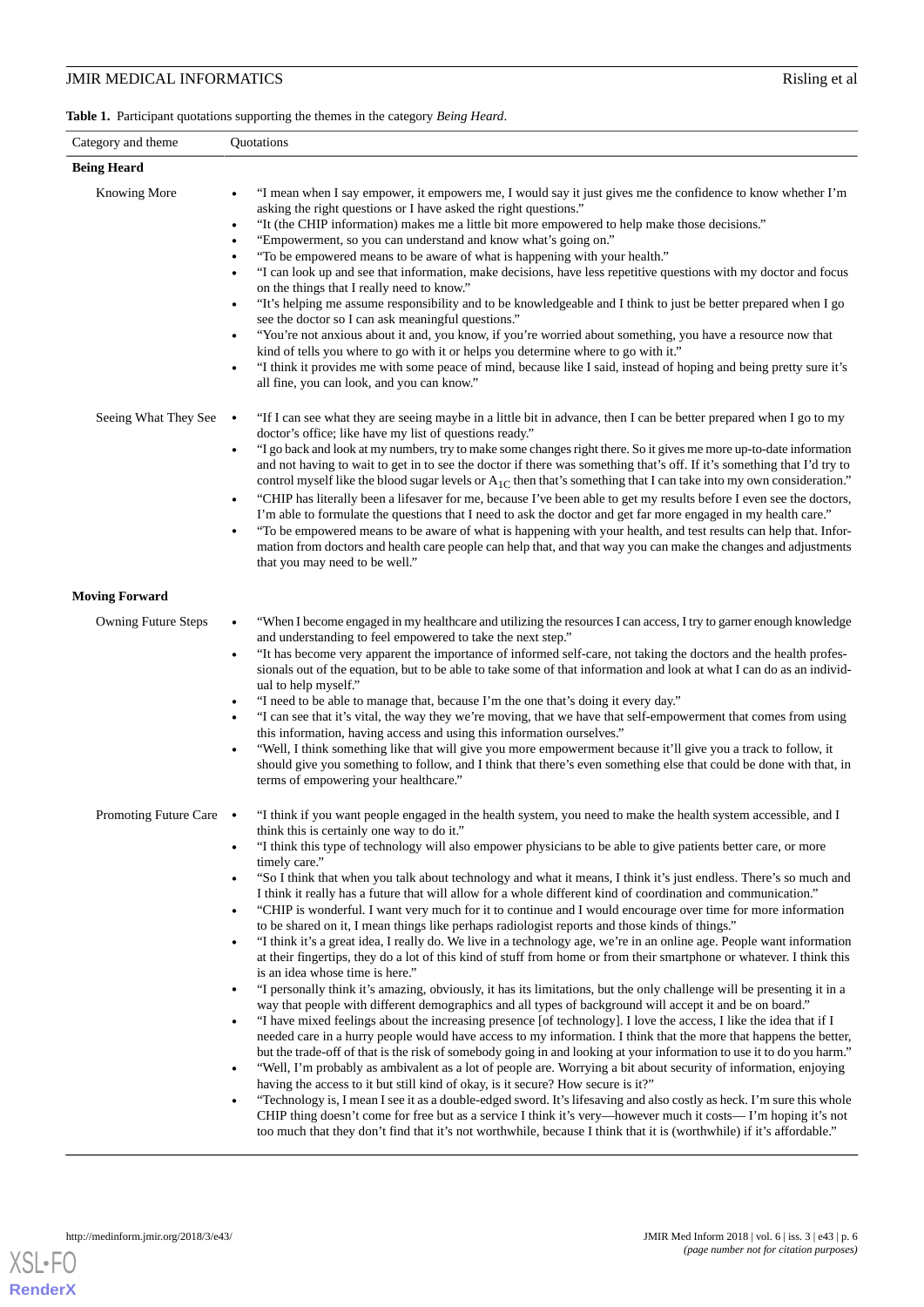<span id="page-6-0"></span>Textbox 1. Participant quotations identifying challenges or limitations with patient portal use.

- "The amount of information that's there, you know it's going to be overwhelming for some people."
- "I don't really think it changed anything, because I knew enough to ask."
- "I sometimes don't think it's always necessary for a doctor to give you that information unless there's an interpretation required."
- "I don't know that I want to be more engaged. I don't know enough about it so I just sort of trust that my doctor's doing what's best."
- "The patient engagement is for people who want it, not everybody is going to want it."

Though enthusiastic about the integration of technology into their health care futures, the study participants also expressed practical views regarding the potential impact of this shift in access and delivery. Concerns about privacy, cost, and the importance of continuing to focus on people in care were expressed. As has been noted, ID promoted the inclusion of outlier views in the interpretative process. [Textbox 1](#page-6-0) summarizes some key contrasting participants' views about the portal technology and engagement in this type of access.

The use of ID serves as a very effective reminder for researchers, practitioners, and digital solution providers that no single initiative is going to meet every need regarding patient engagement and empowerment. The ongoing exploration of views, like those represented in [Textbox 1](#page-6-0), is key to recognizing not only potential research limitations but also those in the larger digital health milieu. Overall, a strong positivity associated with the expanding role of technology in health care, especially for services like patient portals, which allowed for improved patient access to their health care data.

# *Discussion*

#### **Principal Findings**

Although there has been a considerable amount of academic exploration and publication on patient empowerment, a recent analysis revealed that a clear definition of the concept is still lacking [\[3](#page-7-2),[5,](#page-7-3)[6](#page-8-0)]. In addition, there has been little consideration about the influence digital health may have on key attributes of patient empowerment. Overall, these findings support an existing challenge with the operationalization of this concept for use in digital health research. Following a previously published scoping review on patient empowerment measure in digital health [[27\]](#page-8-18), this qualitative study was conducted to contribute the needed patient voice to the ongoing discourse on empowerment in digital health and provide insight for the development of future measures.

Elements of the aspects of empowerment identified in this study through *Being Heard* and *Moving Forward*, and their respective subcategories, can be noted in previously articulated views of empowerment summarized by Bravo et al [[3\]](#page-7-2) in their recent analysis of patient empowerment: first, in this widely used definition by Funnell et al [[33\]](#page-9-3) from the early 1990s, "We have defined patient empowerment as the discovery and development of one's inherent capacity to be responsible for one's own life. People are empowered when they have sufficient knowledge to make rational decisions, sufficient control and resources to implement their decisions, and sufficient experience to evaluate the effectiveness of their decisions" and second in the work of

Lau [[34\]](#page-9-4) "Patient empowerment begins with information and education and includes seeking out information about one's own illness or condition, and actively participating in treatment decisions."

The alignment of this qualitative interpretation with previous work on conceptualizing patient empowerment is a positive finding; however, it is important to note further complexities that have been proposed through the views of these participants, particularly those that relate to the digital health context. Findings highlighted in *Promoting Future Care* speak to a desire by patients for the continued ability to be able to access their data electronically, as well as their hopes for the interchange of data in the future to support new means of communicating with providers and ultimately more efficient care. However, there are also unresolved concerns represented in these participant views, regarding the privacy and security of information, technology costs, and for some, uncertainty about whether or not the data are actually wanted.

A direct connection among digital health, patient empowerment, and particular health outcomes have been difficult to clearly demonstrate, with conflicting reports on the success of interventions summarized in several previous systematic reviews [[35](#page-9-5)[-41](#page-9-6)]. This challenge is reflected in this study as well in contrasting participant views on particular aspects of this digital health solution. However, despite concerns regarding costs or potential security risks associated with digital data, participants in this study still overwhelmingly identified portal access as an empowering force in the management of their health; this is clearly reflected in *Knowing More*. The impact of having digital access to critical health data appeared to be transformative for participants and supported enhanced preparation for practitioner visits, as a well as an improved sense of well-being or "peace of mind."

CHIP participants identified a positive association between the offered digital health solution and their sense of patient empowerment, which may prompt further reflection on how a lack of patient participation in empowerment conceptualization and measure, as identified by Bravo et al [\[3](#page-7-2)], may have contributed to the inconclusiveness of some digital health empowerment study [\[35](#page-9-5)-[41\]](#page-9-6). An enhanced understanding of empowerment incorporating patient views is clearly needed to produce a more robust conceptualization. Only when this foundational work is complete should attempts to advance the evaluation and measurement of this concept move ahead. With these considerations, future measures should more accurately demonstrate the effectiveness of digital health tools in supporting patient empowerment. This study has provided a piece of this foundation by using patient voice to provide a set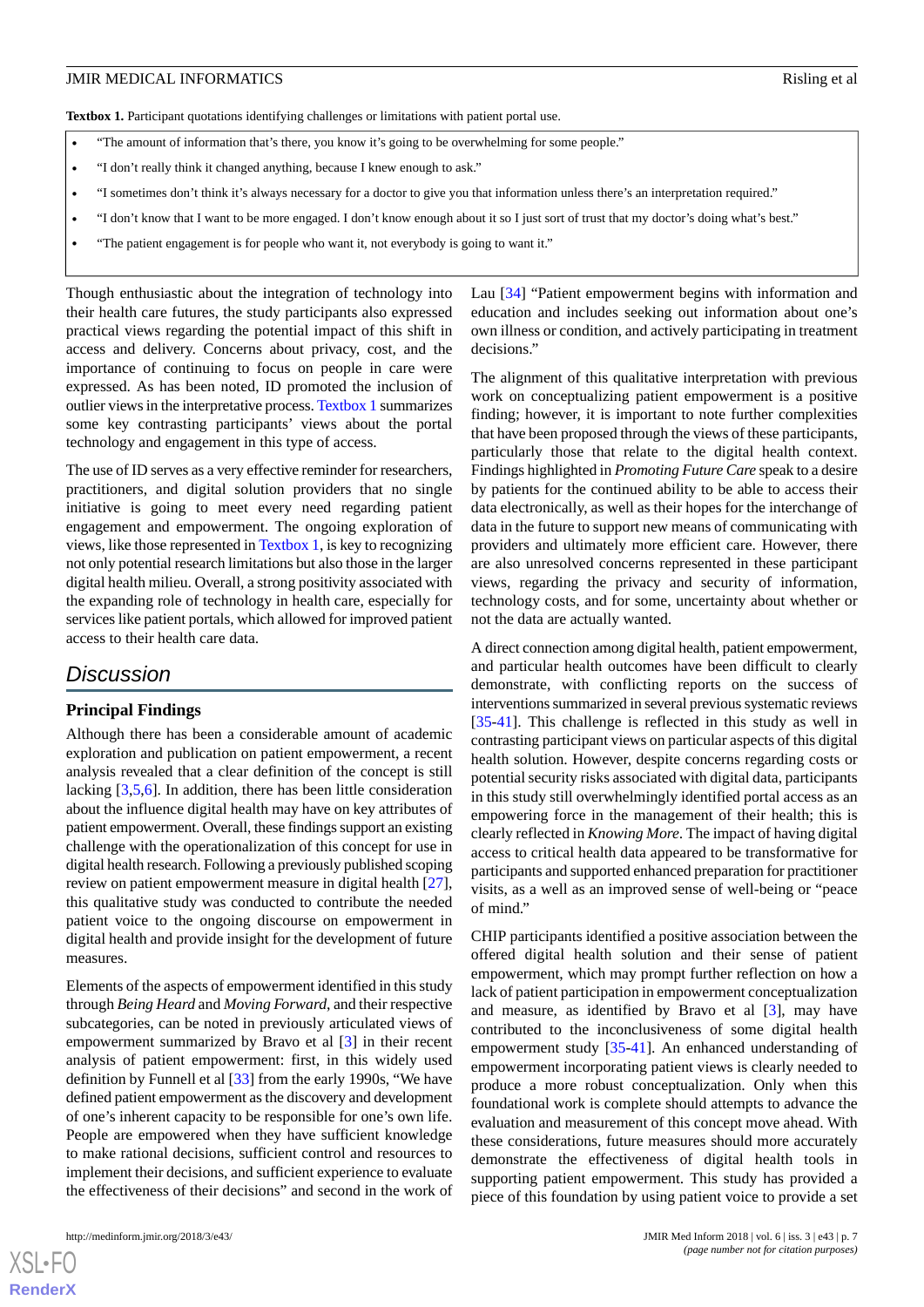of conceptual elements from which the work of creating a fulsome operationalization of patient empowerment within digital health can begin.

The results of this study can be used to reflect on the aspects of patient portals that may have the most "empowering effects." In particular, the combined participant views presented in *Knowing More*, *Seeing What They See*, and *Owning Future Steps* lend support to features such as the timely release of diagnostic results and the ability of patients to contribute data into their EHR. Evidence suggests that interventions, such as patient portals, can improve self-efficacy by giving patients tools for enhanced self-management, which, in turn, may contribute to a heightened sense of patient empowerment [[9,](#page-8-3)[18\]](#page-8-11). This study further highlights the empowering sense of equality that results when patients feel they have access to the same data as their health care providers, when they are *Seeing What They See*. Several patients noted a change in the dynamics of their provider relationships and identified the timely delivery of information as a critical element for their ongoing engagement in their health management. Furthermore, the ability to securely exchange information through a portal was acknowledged as a priority for more active patient collaboration and provides support to ongoing advocacy efforts for increasingly open data adoption in digital health solutions.

# **Limitations**

This study is situated in the context in which it was conducted and represents the views of pilot CHIP participants. As such, it

is not generalizable or representative of the experiences of all CHIP users or of other patients who are engaged in tethered patient portal use. This interpretation of patient empowerment within a digital health context, focused on the portal use, may however resonate with other patients, practitioners, and service providers. Certainly, it has added much needed patient voice to the ongoing academic pursuit of the comprehensive conceptualization of patient empowerment.

#### **Conclusions**

Providing patients electronic access to timely personal health information is a crucial step in supporting a new era of collaborative care. In this study, the use of a tethered patient portal (CHIP) introduced participants to the benefits of technology in supporting positive health outcomes and their own empowerment. CHIP participants shared their views of patient empowerment situated within the context of this digital health experience. This qualitative study produced a more in-depth patient-centric view of patient empowerment, including additional considerations relevant to the operationalization of this concept within a digital health context. This study supports the development of a patient empowerment measure to more effectively capture the influence of digital health initiatives on this vital outcome. The development of this instrumentation is the primary objective of ongoing research by members of this study team.

# **Acknowledgments**

The research team would like to thank the 26 study participants who volunteered their time to contribute to this work and provide new insights into patient empowerment in digital health. The study team also acknowledges the funding provided by eHealth Saskatchewan for this research, as well as the role of Canada Health Infoway in supporting the pilot delivery of the CHIP. In addition, we extend our thanks to the University of Saskatchewan for the provision of funds associated with the undergraduate summer research assistant program.

# <span id="page-7-4"></span>**Conflicts of Interest**

None declared.

# **Multimedia Appendix 1**

<span id="page-7-0"></span>Semistructured interview guide.

<span id="page-7-1"></span>[[PDF File \(Adobe PDF File\), 55KB-Multimedia Appendix 1](https://jmir.org/api/download?alt_name=medinform_v6i3e43_app1.pdf&filename=19891c3f107219c533e385a2bb2c6a3b.pdf)]

#### **References**

- <span id="page-7-2"></span>1. Snowdon A, Alessi C, Schnarr K. It's all about me: the personalization of health systems. 2014 URL: [http:/](http://worldhealthinnovationnetwork.com/images/publications/summaries/AllAboutMe-ThePersonalizationofHealthcareSystems_ExecutiveSummary.pdf) [/worldhealthinnovationnetwork.com/images/publications/summaries/](http://worldhealthinnovationnetwork.com/images/publications/summaries/AllAboutMe-ThePersonalizationofHealthcareSystems_ExecutiveSummary.pdf)
- [AllAboutMe-ThePersonalizationofHealthcareSystems\\_ExecutiveSummary.pdf\[](http://worldhealthinnovationnetwork.com/images/publications/summaries/AllAboutMe-ThePersonalizationofHealthcareSystems_ExecutiveSummary.pdf)[WebCite Cache ID 6n3qZfWeH](http://www.webcitation.org/

                 6n3qZfWeH)]
- <span id="page-7-3"></span>2. Cerezo PG, Juvé-Udina M, Delgado-Hito P. Concepts and measures of patient empowerment: a comprehensive review. Rev Esc Enferm USP 2016;50(4):667-674 [[FREE Full text\]](http://www.scielo.br/scielo.php?script=sci_arttext&pid=S0080-62342016000400667&lng=en&nrm=iso&tlng=en) [doi: [10.1590/S0080-623420160000500018](http://dx.doi.org/10.1590/S0080-623420160000500018)] [Medline: [27680054](http://www.ncbi.nlm.nih.gov/entrez/query.fcgi?cmd=Retrieve&db=PubMed&list_uids=27680054&dopt=Abstract)]
- 3. Bravo P, Edwards A, Barr PJ, Scholl I, Elwyn G, McAllister M, et al. Conceptualising patient empowerment: a mixed methods study. BMC Health Serv Res 2015;15:252 [[FREE Full text\]](http://www.biomedcentral.com/1472-6963/15/252) [doi: [10.1186/s12913-015-0907-z](http://dx.doi.org/10.1186/s12913-015-0907-z)] [Medline: [26126998\]](http://www.ncbi.nlm.nih.gov/entrez/query.fcgi?cmd=Retrieve&db=PubMed&list_uids=26126998&dopt=Abstract)
- 4. Herbert RJ, Gagnon AJ, Rennick JE, O'Loughlin JL. A systematic review of questionnaires measuring health-related empowerment. Res Theory Nurs Pract 2009;23(2):107-132. [Medline: [19558027\]](http://www.ncbi.nlm.nih.gov/entrez/query.fcgi?cmd=Retrieve&db=PubMed&list_uids=19558027&dopt=Abstract)
- 5. Barr PJ, Scholl I, Bravo P, Faber MJ, Elwyn G, McAllister M. Assessment of patient empowerment--a systematic review of measures. PLoS One 2015;10(5):e0126553 [[FREE Full text](http://dx.plos.org/10.1371/journal.pone.0126553)] [doi: [10.1371/journal.pone.0126553\]](http://dx.doi.org/10.1371/journal.pone.0126553) [Medline: [25970618](http://www.ncbi.nlm.nih.gov/entrez/query.fcgi?cmd=Retrieve&db=PubMed&list_uids=25970618&dopt=Abstract)]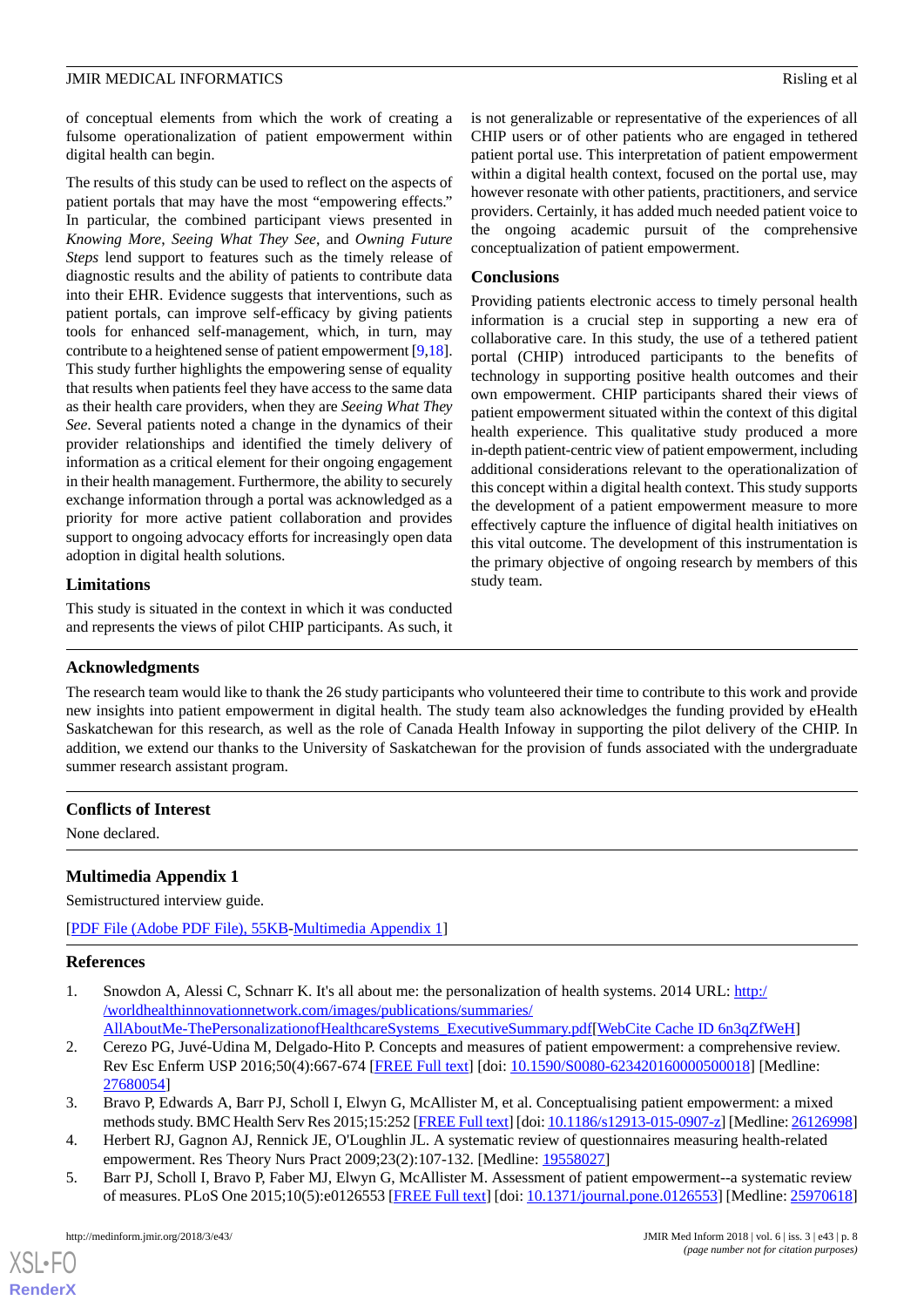- <span id="page-8-0"></span>6. Cyril S, Smith BJ, Renzaho AMN. Systematic review of empowerment measures in health promotion. Health Promot Int 2016 Dec;31(4):809-826. [doi: [10.1093/heapro/dav059\]](http://dx.doi.org/10.1093/heapro/dav059) [Medline: [26137970](http://www.ncbi.nlm.nih.gov/entrez/query.fcgi?cmd=Retrieve&db=PubMed&list_uids=26137970&dopt=Abstract)]
- <span id="page-8-1"></span>7. World Health Organization Regional Office for Europe. 2012. Health 2020: a European policy framework supporting action across government and society for health and well-being URL: [http://www.euro.who.int/\\_\\_data/assets/pdf\\_file/0009/169803/](http://www.euro.who.int/__data/assets/pdf_file/0009/169803/RC62wd09-Eng.pdf) [RC62wd09-Eng.pdf](http://www.euro.who.int/__data/assets/pdf_file/0009/169803/RC62wd09-Eng.pdf)[[WebCite Cache ID 6riDMJ5HB](http://www.webcitation.org/

                                6riDMJ5HB)]
- <span id="page-8-3"></span><span id="page-8-2"></span>8. Wallerstein N. What is the evidence on effectiveness of empowerment to improve health?. 2006. URL: [http://www.](http://www.euro.who.int/__data/assets/pdf_file/0010/74656/E88086.pdf) [euro.who.int/\\_\\_data/assets/pdf\\_file/0010/74656/E88086.pdf](http://www.euro.who.int/__data/assets/pdf_file/0010/74656/E88086.pdf)[\[WebCite Cache ID 6riCvQHGr](http://www.webcitation.org/

                                6riCvQHGr)]
- <span id="page-8-6"></span>9. Calvillo J, Román I, Roa LM. How technology is empowering patients? A literature review. Health Expect 2013 May 28. [doi: [10.1111/hex.12089\]](http://dx.doi.org/10.1111/hex.12089) [Medline: [23711169\]](http://www.ncbi.nlm.nih.gov/entrez/query.fcgi?cmd=Retrieve&db=PubMed&list_uids=23711169&dopt=Abstract)
- 10. Lettieri E, Fumagalli LP, Radaelli G, Bertele' P, Vogt J, Hammerschmidt R, et al. Empowering patients through eHealth: a case report of a pan-European project. BMC Health Serv Res 2015 Aug 05;15:309 [[FREE Full text\]](https://bmchealthservres.biomedcentral.com/articles/10.1186/s12913-015-0983-0) [doi: [10.1186/s12913-015-0983-0\]](http://dx.doi.org/10.1186/s12913-015-0983-0) [Medline: [26242863](http://www.ncbi.nlm.nih.gov/entrez/query.fcgi?cmd=Retrieve&db=PubMed&list_uids=26242863&dopt=Abstract)]
- <span id="page-8-4"></span>11. Hill R, Betts LR, Gardner SE. Older adults'experiences and perceptions of digital technology: (Dis)empowerment, wellbeing, and inclusion. Computers in Human Behavior 2015 Jul;48:415-423 [[FREE Full text](https://doi.org/10.1016/j.chb.2015.01.062)] [doi: [10.1016/j.chb.2015.01.062](http://dx.doi.org/10.1016/j.chb.2015.01.062)]
- <span id="page-8-5"></span>12. Bos L, Marsh A, Carroll D, Gupta S, Rees M. Patient 2.0 Empowerment. 2008 Presented at: 2008 International Conference on Semantic Web & Web Services; 2008; Las Vegas URL: [http://www.p4f.be/P4F/\\_images/](http://www.p4f.be/P4F/_images/20100408patientempowermenthealth20.pdf) [20100408patientempowermenthealth20.pdf](http://www.p4f.be/P4F/_images/20100408patientempowermenthealth20.pdf)
- <span id="page-8-7"></span>13. Kambhampati S, Ashvetiya T, Stone NJ, Blumenthal RS, Martin SS. Shared Decision-Making and Patient Empowerment in Preventive Cardiology. Curr Cardiol Rep 2016 May;18(5):49. [doi: [10.1007/s11886-016-0729-6](http://dx.doi.org/10.1007/s11886-016-0729-6)] [Medline: [27098670\]](http://www.ncbi.nlm.nih.gov/entrez/query.fcgi?cmd=Retrieve&db=PubMed&list_uids=27098670&dopt=Abstract)
- <span id="page-8-8"></span>14. Irizarry T, DeVito DA, Curran CR. Patient Portals and Patient Engagement: A State of the Science Review. J Med Internet Res 2015;17(6):e148 [\[FREE Full text\]](http://www.jmir.org/2015/6/e148/) [doi: [10.2196/jmir.4255](http://dx.doi.org/10.2196/jmir.4255)] [Medline: [26104044\]](http://www.ncbi.nlm.nih.gov/entrez/query.fcgi?cmd=Retrieve&db=PubMed&list_uids=26104044&dopt=Abstract)
- <span id="page-8-10"></span><span id="page-8-9"></span>15. Lober WB, Flowers JL. Consumer empowerment in health care amid the internet and social media. Semin Oncol Nurs 2011 Aug;27(3):169-182. [doi: [10.1016/j.soncn.2011.04.002\]](http://dx.doi.org/10.1016/j.soncn.2011.04.002) [Medline: [21783008](http://www.ncbi.nlm.nih.gov/entrez/query.fcgi?cmd=Retrieve&db=PubMed&list_uids=21783008&dopt=Abstract)]
- 16. Wickramasinghe N, Bali R, Suomi R, Kirn S, editors. Patient Empowerment: A Two Way Road. In: Critical Issues for the Development of Sustainable E-Health Solutions. Boston: Springer; 2012.
- <span id="page-8-11"></span>17. Crouch PB, Rose CD, Johnson M, Janson SL. A pilot study to evaluate the magnitude of association of the use of electronic personal health records with patient activation and empowerment in HIV-infected veterans. PeerJ 2015;3:e852 [[FREE Full](https://dx.doi.org/10.7717/peerj.852) [text](https://dx.doi.org/10.7717/peerj.852)] [doi: [10.7717/peerj.852](http://dx.doi.org/10.7717/peerj.852)] [Medline: [25802815](http://www.ncbi.nlm.nih.gov/entrez/query.fcgi?cmd=Retrieve&db=PubMed&list_uids=25802815&dopt=Abstract)]
- <span id="page-8-12"></span>18. Tuil WS, Verhaak CM, Braat DDM, de VRPF, Kremer JAM. Empowering patients undergoing in vitro fertilization by providing Internet access to medical data. Fertil Steril 2007 Aug;88(2):361-368. [doi: [10.1016/j.fertnstert.2006.11.197\]](http://dx.doi.org/10.1016/j.fertnstert.2006.11.197) [Medline: [17416366](http://www.ncbi.nlm.nih.gov/entrez/query.fcgi?cmd=Retrieve&db=PubMed&list_uids=17416366&dopt=Abstract)]
- <span id="page-8-13"></span>19. van DVR, Drossaert CHC, Taal E, Drossaers-Bakker KW, Vonkeman HE, van DLMAFJ. Impact of patient-accessible electronic medical records in rheumatology: use, satisfaction and effects on empowerment among patients. BMC Musculoskelet Disord 2014;15:102 [\[FREE Full text\]](http://www.biomedcentral.com/1471-2474/15/102) [doi: [10.1186/1471-2474-15-102](http://dx.doi.org/10.1186/1471-2474-15-102)] [Medline: [24673997](http://www.ncbi.nlm.nih.gov/entrez/query.fcgi?cmd=Retrieve&db=PubMed&list_uids=24673997&dopt=Abstract)]
- <span id="page-8-14"></span>20. Earnest MA, Ross SE, Wittevrongel L, Moore LA, Lin C. Use of a patient-accessible electronic medical record in a practice for congestive heart failure: patient and physician experiences. J Am Med Inform Assoc 2004;11(5):410-417 [\[FREE Full](http://jamia.oxfordjournals.org/lookup/pmidlookup?view=long&pmid=15187074) [text](http://jamia.oxfordjournals.org/lookup/pmidlookup?view=long&pmid=15187074)] [doi: [10.1197/jamia.M1479\]](http://dx.doi.org/10.1197/jamia.M1479) [Medline: [15187074](http://www.ncbi.nlm.nih.gov/entrez/query.fcgi?cmd=Retrieve&db=PubMed&list_uids=15187074&dopt=Abstract)]
- 21. Cahill JE, Gilbert MR, Armstrong TS. Personal health records as portal to the electronic medical record. J Neurooncol 2014 Mar;117(1):1-6. [doi: [10.1007/s11060-013-1333-x](http://dx.doi.org/10.1007/s11060-013-1333-x)] [Medline: [24477621](http://www.ncbi.nlm.nih.gov/entrez/query.fcgi?cmd=Retrieve&db=PubMed&list_uids=24477621&dopt=Abstract)]
- <span id="page-8-15"></span>22. Steele GC, Miller D, Kuluski K, Cott C. Tying eHealth Tools to Patient Needs: Exploring the Use of eHealth for Community-Dwelling Patients With Complex Chronic Disease and Disability. JMIR Res Protoc 2014;3(4):e67 [\[FREE Full](http://www.researchprotocols.org/2014/4/e67/) [text](http://www.researchprotocols.org/2014/4/e67/)] [doi: [10.2196/resprot.3500](http://dx.doi.org/10.2196/resprot.3500)] [Medline: [25428028\]](http://www.ncbi.nlm.nih.gov/entrez/query.fcgi?cmd=Retrieve&db=PubMed&list_uids=25428028&dopt=Abstract)
- <span id="page-8-16"></span>23. Kannry J, Beuria P, Wang E, Nissim J. Personal health records: meaningful use, but for whom? Mt Sinai J Med 2012;79(5):593-602. [doi: [10.1002/msj.21334\]](http://dx.doi.org/10.1002/msj.21334) [Medline: [22976365](http://www.ncbi.nlm.nih.gov/entrez/query.fcgi?cmd=Retrieve&db=PubMed&list_uids=22976365&dopt=Abstract)]
- <span id="page-8-17"></span>24. Chen C, Weider K, Konopka K, Danis M. Incorporation of socioeconomic status indicators into policies for the meaningful use of electronic health records. J Health Care Poor Underserved 2014 Feb;25(1):1-16 [\[FREE Full text\]](http://europepmc.org/abstract/MED/24509007) [doi: [10.1353/hpu.2014.0040\]](http://dx.doi.org/10.1353/hpu.2014.0040) [Medline: [24509007\]](http://www.ncbi.nlm.nih.gov/entrez/query.fcgi?cmd=Retrieve&db=PubMed&list_uids=24509007&dopt=Abstract)
- <span id="page-8-19"></span><span id="page-8-18"></span>25. Fumagalli LP, Radaelli G, Lettieri E, Bertele' P, Masella C. Patient Empowerment and its neighbours: clarifying the boundaries and their mutual relationships. Health Policy 2015 Mar;119(3):384-394. [doi: [10.1016/j.healthpol.2014.10.017](http://dx.doi.org/10.1016/j.healthpol.2014.10.017)] [Medline: [25467286](http://www.ncbi.nlm.nih.gov/entrez/query.fcgi?cmd=Retrieve&db=PubMed&list_uids=25467286&dopt=Abstract)]
- <span id="page-8-20"></span>26. Holmström I, Röing M. The relation between patient-centeredness and patient empowerment: a discussion on concepts. Patient Educ Couns 2010 May; 79(2): 167-172. [doi: 10.1016/j.pec. 2009.08.008] [Medline: [19748203](http://www.ncbi.nlm.nih.gov/entrez/query.fcgi?cmd=Retrieve&db=PubMed&list_uids=19748203&dopt=Abstract)]
- 27. Risling T, Martinez J, Young J, Thorp-Froslie N. Evaluating Patient Empowerment in Association With eHealth Technology: Scoping Review. J Med Internet Res 2017 Sep 29;19(9):e329 [[FREE Full text](http://www.jmir.org/2017/9/e329/)] [doi: [10.2196/jmir.7809](http://dx.doi.org/10.2196/jmir.7809)] [Medline: [28963090\]](http://www.ncbi.nlm.nih.gov/entrez/query.fcgi?cmd=Retrieve&db=PubMed&list_uids=28963090&dopt=Abstract)
- 28. eHealth Saskatchewan: CHIP Pilot Program. 2017. URL: <https://www.ehealthsask.ca/citizen-engagement/CHIP> [accessed 2018-08-20] [\[WebCite Cache ID 71os9XR8D](http://www.webcitation.org/

                                71os9XR8D)]
- 29. eHealth Saskatchewan. 2017. CHIP Pilot Program URL: [https://www.ehealthsask.ca/citizen-engagement/CHIP\[](https://www.ehealthsask.ca/citizen-engagement/CHIP)[WebCite](http://www.webcitation.org/

                 71os9XR8D) [Cache ID 71os9XR8D](http://www.webcitation.org/

                                71os9XR8D)]